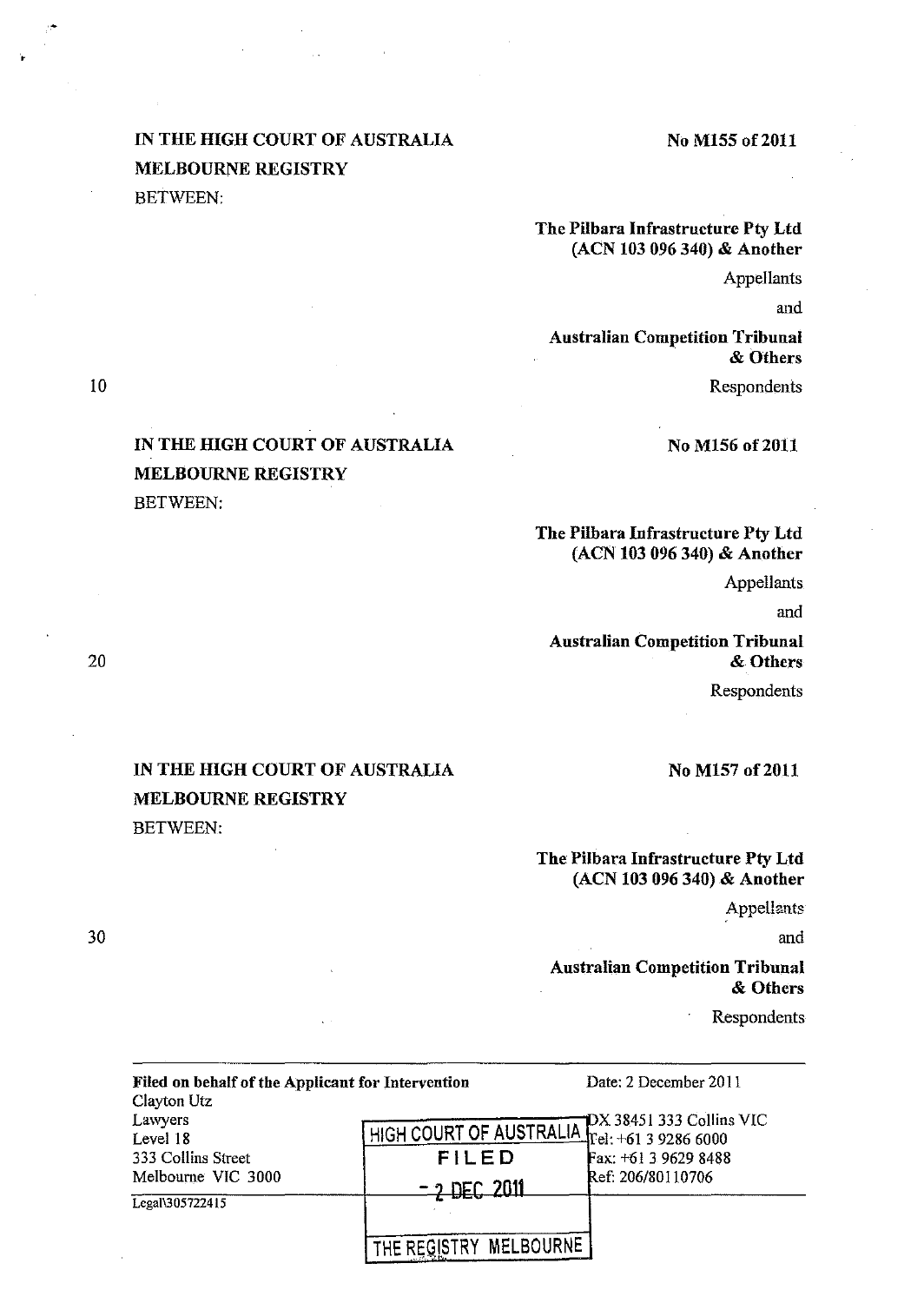#### SUBMISSIONS OF THE APPLICANT FOR INTERVENTION

### PART I: **CERTIFICATION**

#### PART II: BASIS OF INTERVENTION

2. The Applicant for intervention (Council) seeks leave to be heard in these appeals, generally in support of the appellants, on one issue  $-$  namely, whether, on its proper construction, s 44H(4)(b) (criterion (b)) of the *Competition and Consumer Act 2010*  (Act) should be applied by reference to:

10

•

2.1 the social cost approach adopted by the Australian Competition Tribunal (Tribunal) in this case and in *Re Review of Freight Handling Services at Sydney International Airport*,<sup>1</sup> *Re Duke Eastern Gas Pipeline Pty Ltd*,<sup>2</sup> and *Re Services Sydney Pty Limited;3* or

2.2 the private profitability approach adopted by the Full Federal Court in this case.

### PART III: REASONS WHY LEAVE TO INTERVENE SHOULD BE GRANTED

- 3. The Council is an independent statutory body charged with the task of assessing applications for declaration of particular services and making recommendations to the designated Minister as to whether the relevant services should be declared. The Council does so by reference to criteria identical to those contained in s 44H(4) of the 20 Act (the **Declaration Criteria**).<sup>4</sup> In response to the applications by the Appellants (FMG), the Council so recommended for the services the subject of the Tribunal determinations, which were in tum reviewed by the Full Federal Court in the proceedings below.5 The designated Minister accepted the Council's recommendations on those applications.<sup>6</sup>
	- 4. The Council took part in the hearing of the review proceedings before the Tribunal that give rise to the Full Federal Court proceedings below, as required by s 44K(6) of the Act. Its involvement included making written and oral submissions directed primarily to issues of law and policy concerning the application of the Declaration Criteria and

Legali305722415

I. These submissions are in a form suitable for publication on the Internet.

 $\mathbf{1}$ (2000) 156 FLR 10.

<sup>2</sup>  (2001) 162 FLR I.

 $\overline{\mathbf{3}}$ (2005) 227 ALR 140.

 $\ddot{a}$ see generally paragraphs [4] to [9] of the Affidavit of Robert John Feil sworn 21 November 2011 in support of the Council's application to intervene in these appeals (Affidavit).

<sup>&#</sup>x27; Affidavit, paragraphs 22 to 23.

<sup>6</sup>  Affidavit, paragraph 24.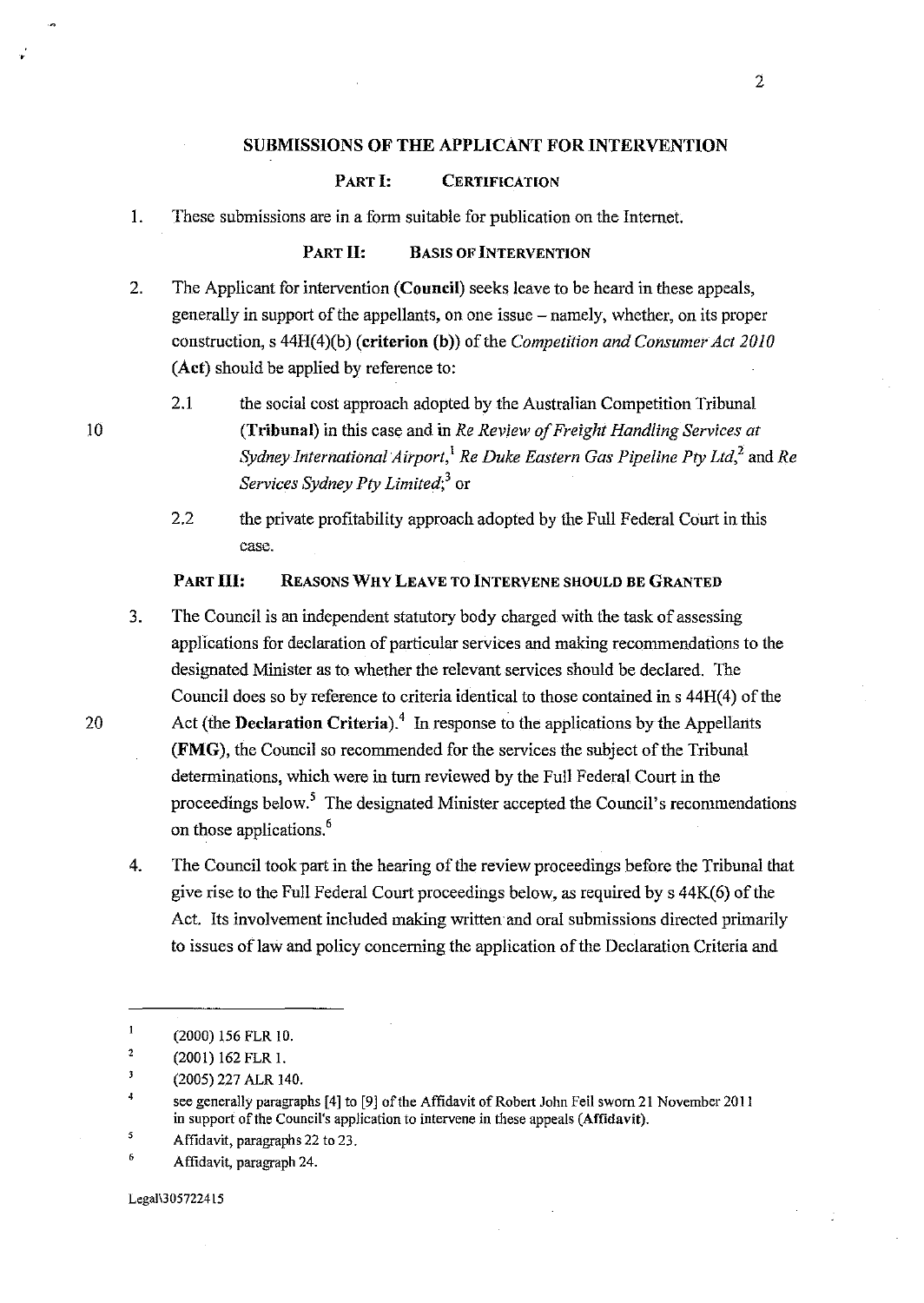more broadly the operation of the National Access Regime established by Part IliA of the Act.<sup>7</sup>

- 5. The Council was granted leave to, and did, intervene in two of the Full Federal Court proceedings below (VID616 of 2010 and VID686 of 2010) on the same issue of the interpretation of criterion (b), for which the Council now seeks leave to intervene in these appeals.<sup>8</sup>
- 6. The Council has a special interest in the interpretation and application of the Declaration Criteria, which the Council interprets and applies on a regular and ongoing basis. As a result, the Council has specialised knowledge and experience of the
- 

20

10 considerations relevant to the application of such criteria and the consequences that different interpretations of those criteria have for declaration applications beyond those the subject of the current proceedings.

7. That specialised knowledge and experience, together with the independent and impartial status of the Council, allow the Council to make submissions that focus on the broader context and objectives of the provisions in question. That is particularly important given:

7.1 that, once a service is declared, any person (not only the relevant applicant  $$ here FMG) is entitled to make a request for access to the service; and

7.2 the potential significance of the issues, on which the Council seeks to intervene in this proceeding, for the future application of the National Access Regime.<sup>9</sup>

8. The Council participated in the only other appeal to date from a determination of the Tribunal reviewing a declaration decision under Part IIIA of the Act.<sup>10</sup> Further, the Council has participated in all litigation associated with Part IIIA access to the Hamersley and Robe railway services to date, including the appeal to this Court in *BHP Billiton Iron Ore Pty Ltd v National Competition Council.*<sup>11</sup>

<sup>7</sup>  Affidavit, paragraphs 32 to 33.

<sup>8</sup>  Affidavit, paragraphs 39 to 42.

<sup>9</sup>  See generally Affidavit, paragraphs 67 to 75.

<sup>10</sup>  *Sydney Airport Corporation Ltd v Australian Competition Tribunal* (2006) 232 ALR 454.

<sup>11</sup>  (2008) 249 ALR 418. See also, *Hamersley Iron Pty Ltd v National Competition Council* ( 1999) 164 ALR 203; *National Competition Council v Hamersley Iron Ore Pty Ltd* (1999) 167 ALR I 09; *BHP BillitonJron Ore Pty ltd v I11e National Competition Council* [2006] FCA 1764; *BHP Billiton Iron Ore Pty Ltd* l' *National Competition Council* (2007) 247 ALR 104; *Rio Tinto Ltd* v *Australian Competition Tribunal* (2008) 246 ALR I; *Hamersley Iron Pty Ltd v National Competition Council*  (2008) 247 ALR 385.